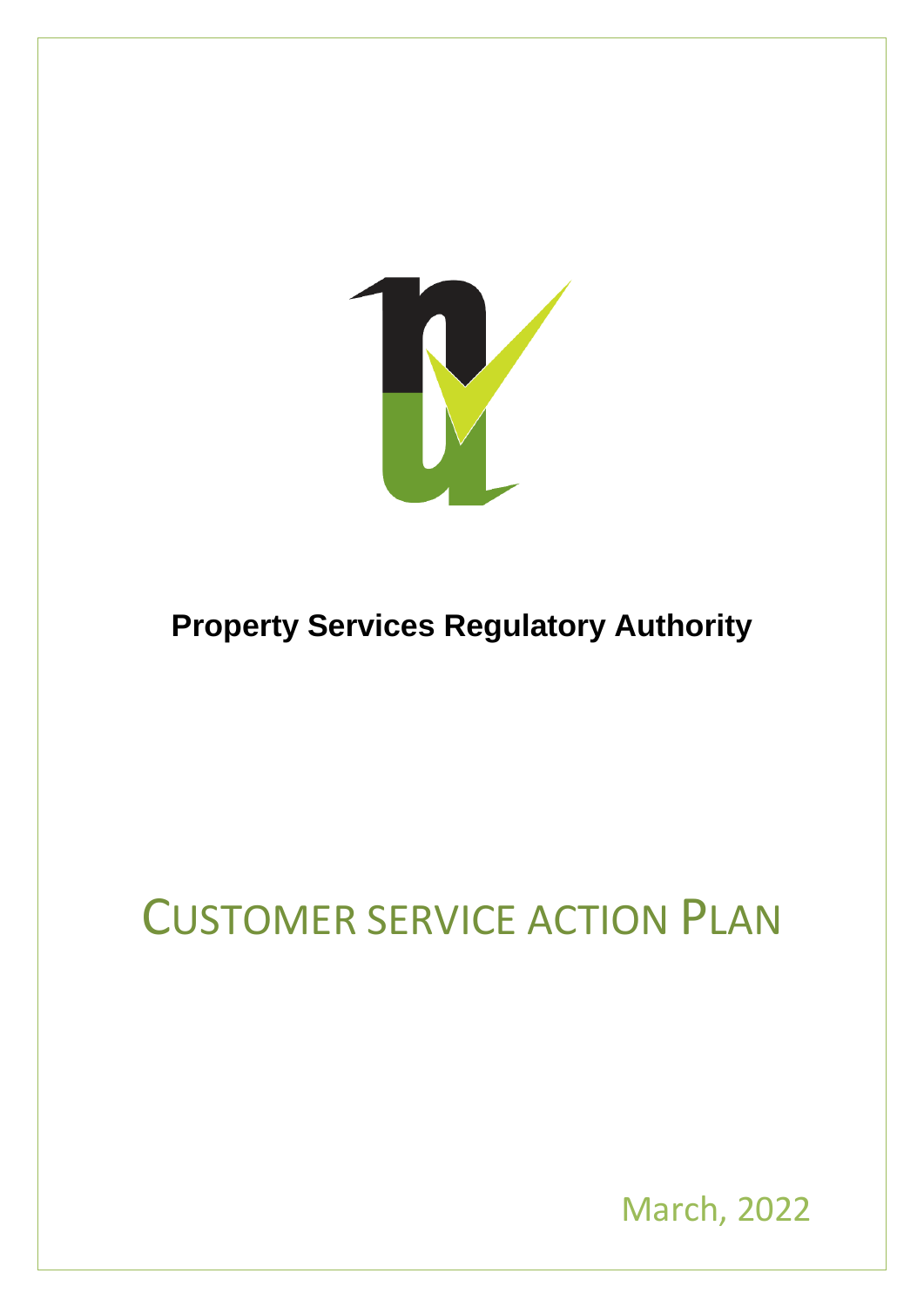

## Contents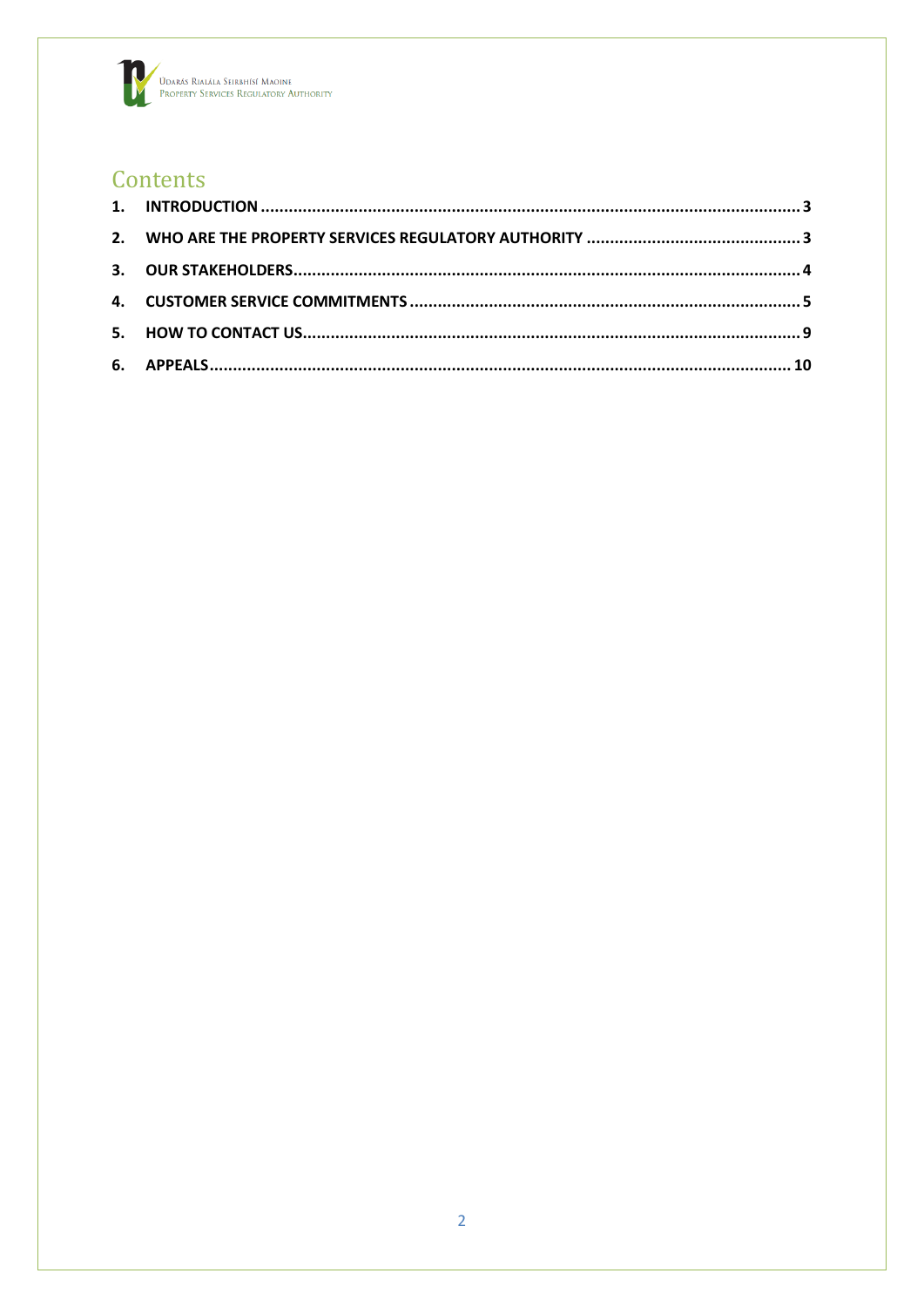#### <span id="page-2-0"></span>**1. INTRODUCTION**

The Customer Service Action Plan is our statement of the standards of service that our customers can expect to receive and shows how we will monitor and evaluate the commitments outlined in our plan. The plan is built around the Twelve Guiding Principles of Quality Customer Service.

#### <span id="page-2-1"></span>**2. WHO ARE THE PROPERTY SERVICES REGULATORY AUTHORITY**

The Minister for Justice and Equality, by order under the Property Services (Regulation) Act 2011, established the Property Services Regulatory Authority (PSRA) on a statutory basis on 3 April 2012.

The decision by Government to establish the Authority was on foot of a recommendation by the [Auctioneering/Estate Agency Review Group](http://www.psr.ie/website/npsra/npsraweb.nsf/page/CAEA839D63A5CF798025762C0058072D/$file/Auctioneering%20Review%20Group.pdf) established by the Minister for Justice and Law Reform to carry out a review of all aspects of the auctioneering industry in Ireland. A significant finding of the Review Group was that the existing statutory framework for the industry is outdated, inappropriate and inadequate for the present day market and does not provide any ongoing official supervisory, disciplinary or consumer redress system. To address these shortcomings, the Review Group recommended the establishment of a Regulatory Authority to underpin a new regulatory framework in the sector. The Authority is aiming to achieve uniformity and transparency in licensing, regulation and provision of information to the public.

The Authority's mission through regulation is to licence, supervise and regulate Property Service Providers (Auctioneers, Estate Agents, Letting Agents and Management Agents) and to protect the interests of the public in their interaction with property services providers by ensuring that high standards are maintained and delivered.

The PSRA fulfils this mission through licensing and regulating Property Services Providers. Our remit includes, licensing all such services providers; the provision of a complaints investigation and redress system for consumers; the setting and enforcement of standards in the provision of property services and the establishment and maintenance of a compensation fund.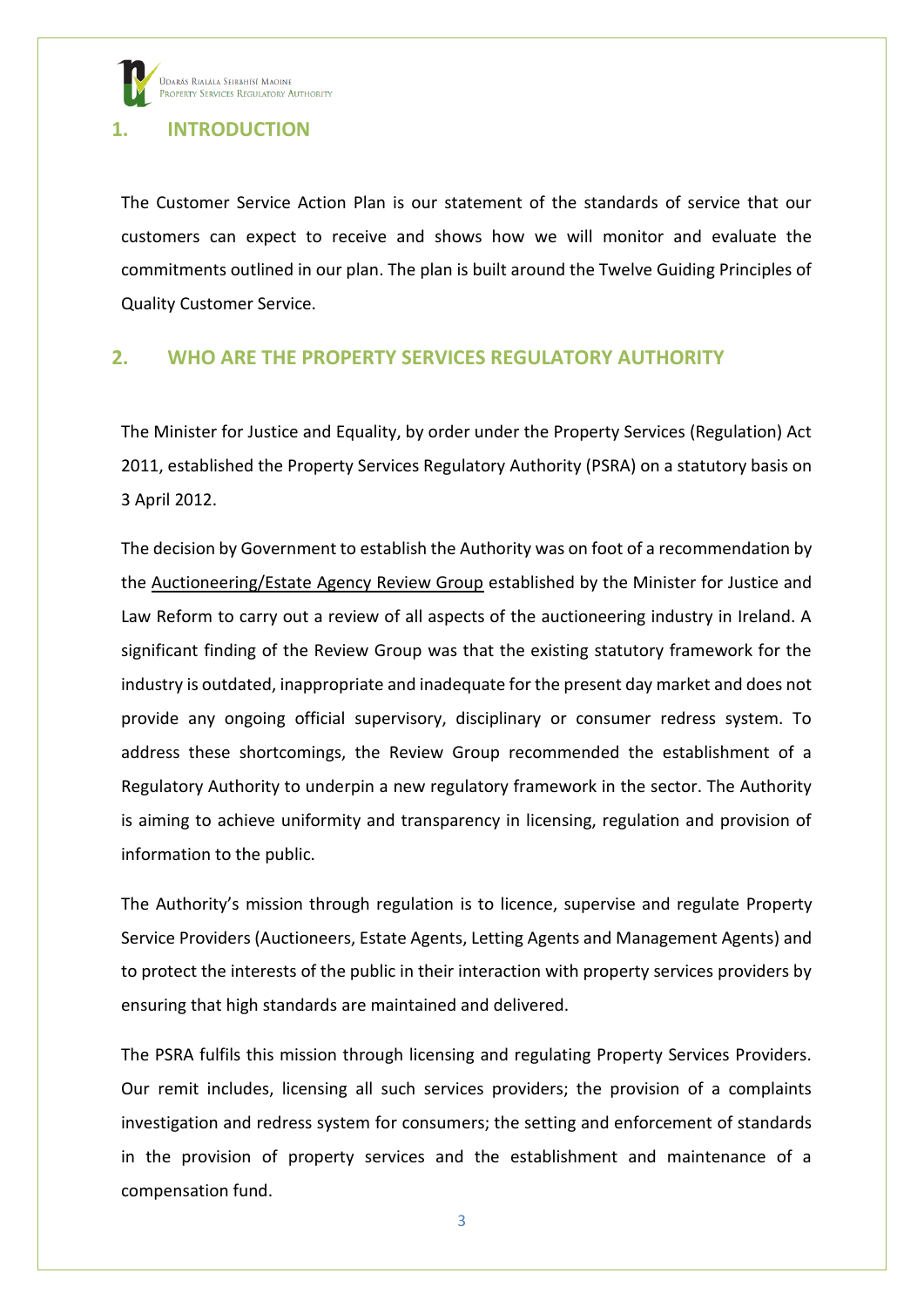

The PSRA is also responsible for three Public Registers namely the Property Price Register, the Commercial Lease Register and the Register of Licensees.

#### <span id="page-3-0"></span>**3. OUR STAKEHOLDERS**

The PSRA's principal stakeholders are listed below; most of the resources of the PSRA are devoted to managing procedures and processes aimed at serving them.

<span id="page-3-1"></span>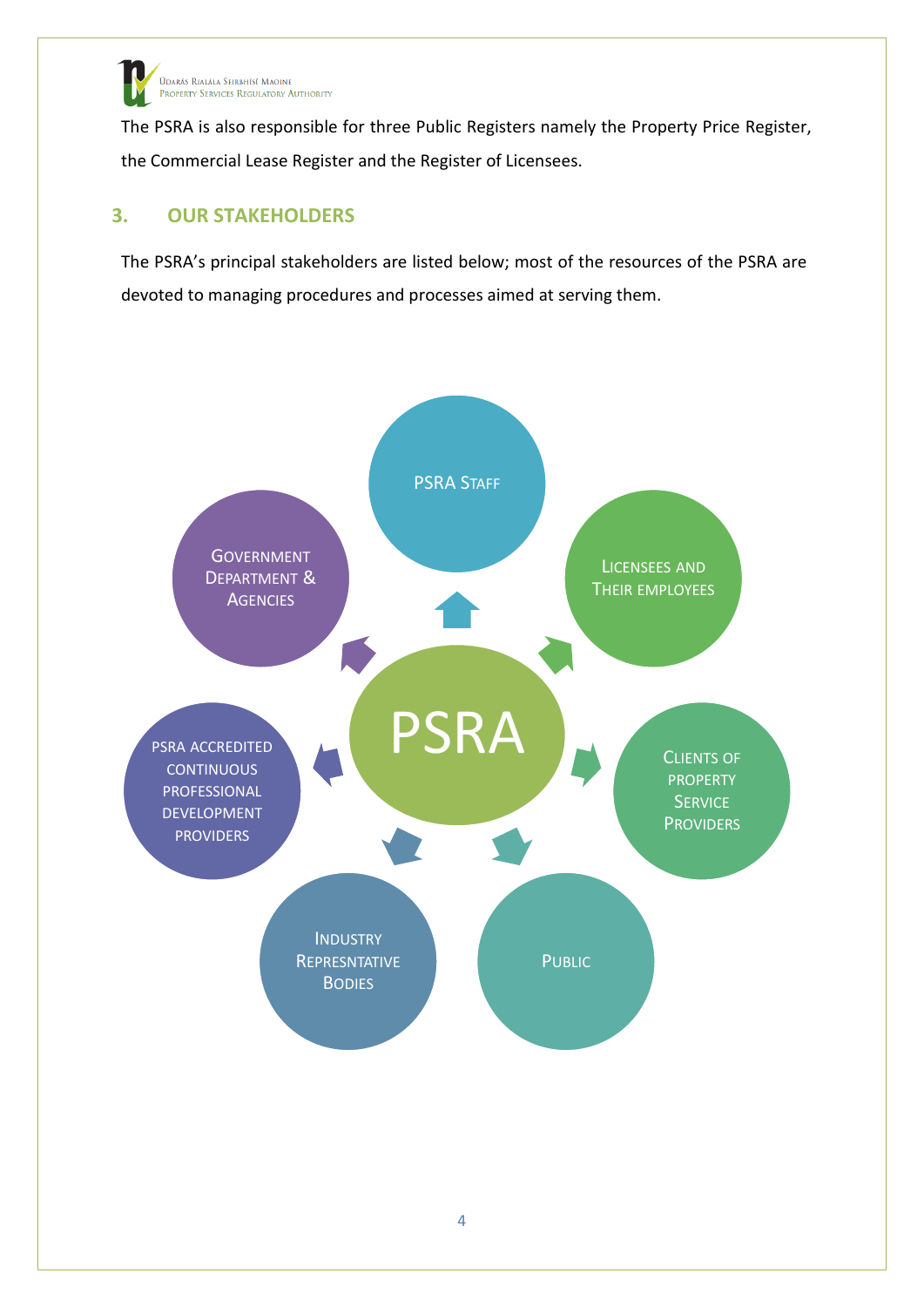

#### **4. CUSTOMER SERVICE COMMITMENTS**

The Property Services Regulatory Authority is committed to providing a professional, efficient and courteous service to all its customers in accordance with the 12 Principles of Customer Service.

## QUALITY SERVICE STANDARDS

*Publish a statement that outlines the nature and quality of service which the customer can expect, and display it prominently at the point of service delivery*

The Authority will

- provide all customers with quality services at all times.
- strive to deliver services that are easily accessible, high quality and meet your needs.
- ensure that our Customer Charter and Customer Service Action Plan are published on our website.

## EQUALITY/DIVERSITY

*Ensure the rights to equal treatment established by equality legislation, and accommodate diversity, so as to contribute to equality for the groups covered by the equality legislation (under the grounds of gender, marital status, family status, sexual orientation, religious belief, age, disability, race and membership of the Traveller Community). Identify and work to eliminate barriers to access to services for people experiencing poverty and social exclusion, and for those facing geographic barriers to services.*

- treat all customers equally and in accordance with the relevant legislation.
- ensure that the needs of staff and visitors with disabilities are identified and fully catered for.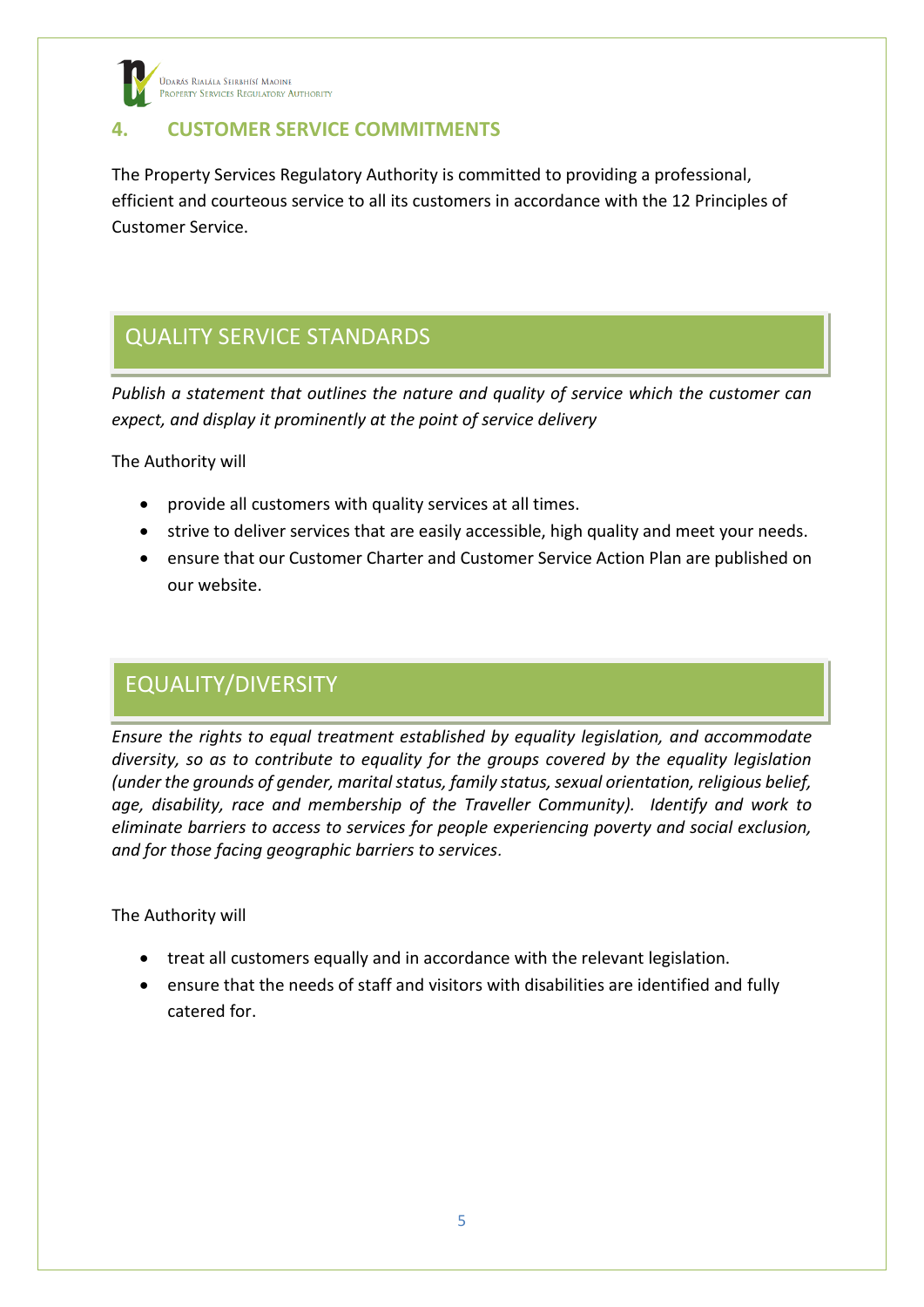## PHYSICAL ACCESS

*Provide clean, accessible public offices that ensure privacy, comply with occupational and safety standards and, as part of this, facilitate access for people with disabilities and others with specific needs.*

The Authority will

- ensure their offices will be safe and accessible with physical access to persons with disabilities.
- ensure there are no barriers to services for people experiencing social exclusion and poverty and for those facing geographic barriers to services.

#### INFORMATION

*Take a proactive approach in providing information that is clear, timely and accurate, is available at all points of contact, and meets the requirements of people with specific needs. Ensure that the potential offered by Information Technology is fully availed of and that the information available on public service websites follows the guidelines on web publication. Continue the drive for simplification of rules, regulations, forms, information leaflets and procedures.*

The Authority will

- promptly provide information in a clear and concise manner. In cases where we cannot release information, we will explain why.
- aim to have an easy to read website that contains up to date information with ease of access to all.
- continue to drive for simplification of letters, forms, information leaflets and procedures.

#### TIMELINESS AND COURTESY

*Deliver quality services with courtesy, sensitivity and the minimum delay, fostering a climate of mutual respect between provider and customer. Give contact names in all communications to ensure ease of ongoing transactions.*

- aim to deliver quality services with courtesy, sensitivity and the minimum delay, fostering a climate of mutual respect between provider and customer.
- provide contact details in all communications to ensure ease of ongoing communication.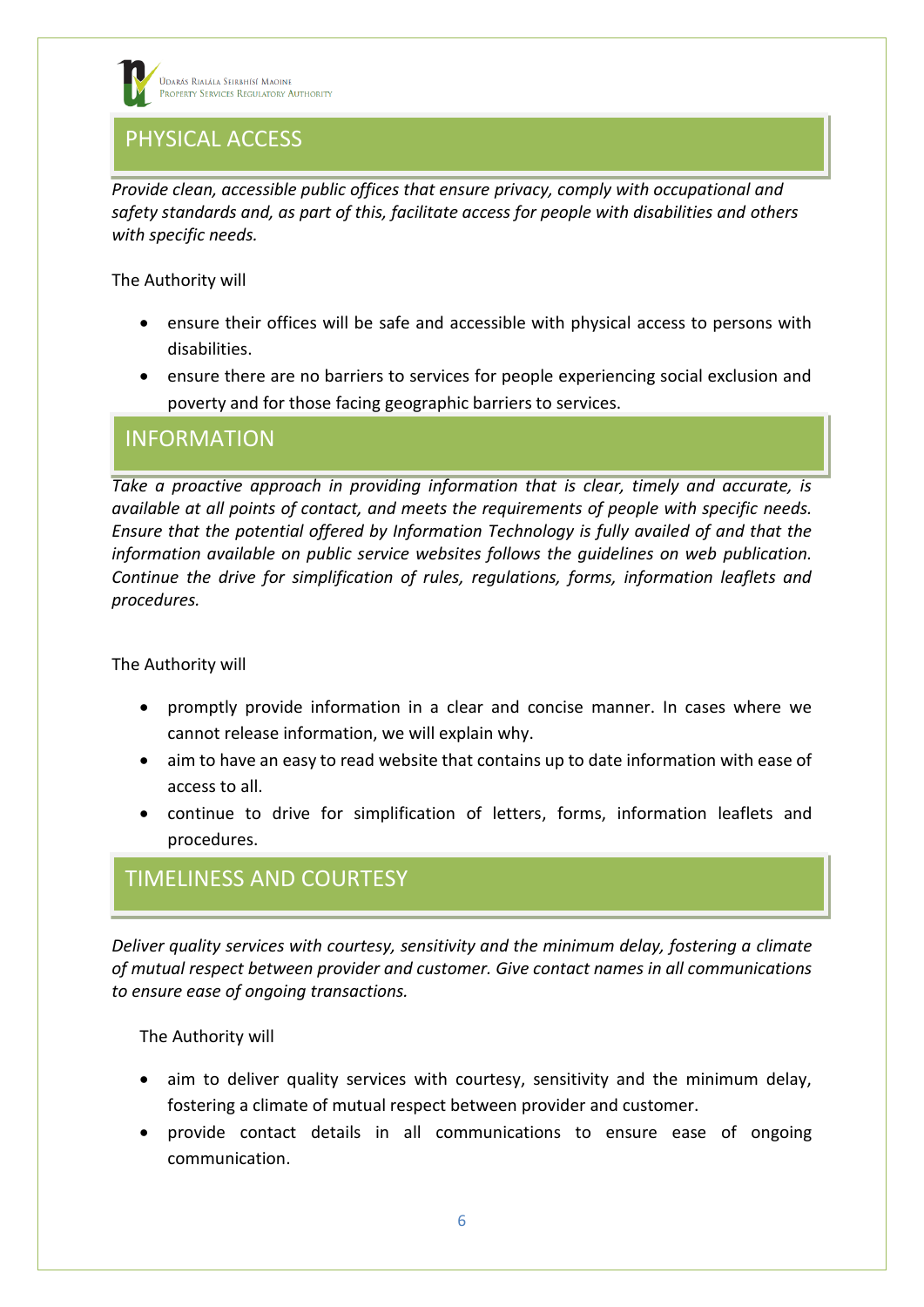

## **COMPLAINTS**

*Maintain a well-publicised, accessible, transparent and simple-to-use system of dealing with complaints about the quality of service provided.*

The Authority will

- ensure that the public and staff have easy access to our customer feedback/complaints processes.
- monitor all complaints/feedback received to ensure that customer service obligations are met.

If customers want to make a suggestion on how we could improve our service or make a complaint about the quality of customer service provided, or for general queries, they can e-mail us at info@psr.ie.

#### APPEALS

*Similarly, maintain a formalised, well-publicised, accessible, transparent and simple to use system of appeal/review for customers who are dissatisfied with decisions in relation to services.*

The Authority will inform our customers that certain decisions of the PSRA may be appealed to the Property Services Regulatory Authority Appeal Board, a body independent of the PSRA.

## CONSULTATION AND EVALUATION

*Provide a structured approach to meaningful consultation with, and participation by, the customer in relation to the development, delivery and review of services. Ensure meaningful evaluation of service delivery.*

- enter into consultation with our stakeholders on all major changes to regulation.
- provide access to stakeholders who wish to give us feedback. You can forward any comments or suggestions you may have by emailing [info@psr.ie](mailto:info@psr.ie).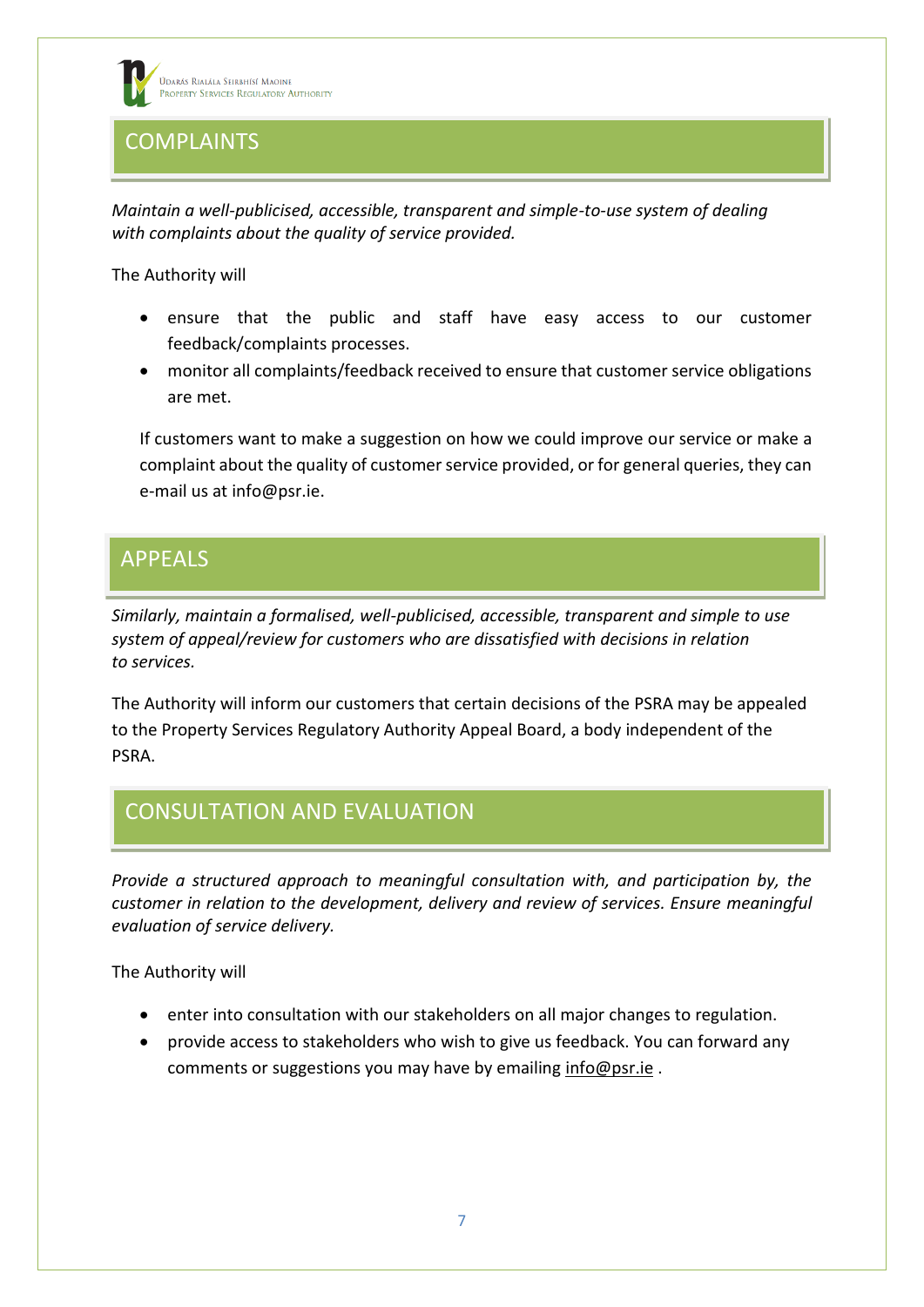

## **CHOICE**

*Provide choice, where feasible, in service delivery including payment methods, location of contact points, opening hours and delivery times. Use available and emerging technologies to ensure maximum access and choice, and quality of delivery*.

The Authority will

- ensure that there are multiple contact options available to our customers including, direct dial, Freephone telephone number, email and website addresses.
- consider the role of new and emerging technologies in delivering quality customer service.

## OFFICIAL LANGUAGES EQUALITY

*Provide quality services through Irish and/or bilingually and inform customers of their right to choose to be dealt with through one or other of the official languages.*

Déanfar gach iarracht chun freastal ar chustaiméirí ar mian leo a ngnó a dhéanamh i nGaeilge. Every effort will be made to accommodate customers who wish to conduct their business in Irish.

## BETTER CO-ORDINATION

*Foster a more coordinated and integrated approach to delivery of public services.*

 The Authority will continue to engage with other Departments/Agencies on cooperation and sharing of information.

#### INTERNAL CUSTOMER

*Ensure staff are recognised as internal customers and that they are properly supported and consulted with regard to service delivery issues.*

- continue to develop the PSRA's internal communication channels.
- identify training and development needs of staff through the PMDS system. Training provided as required.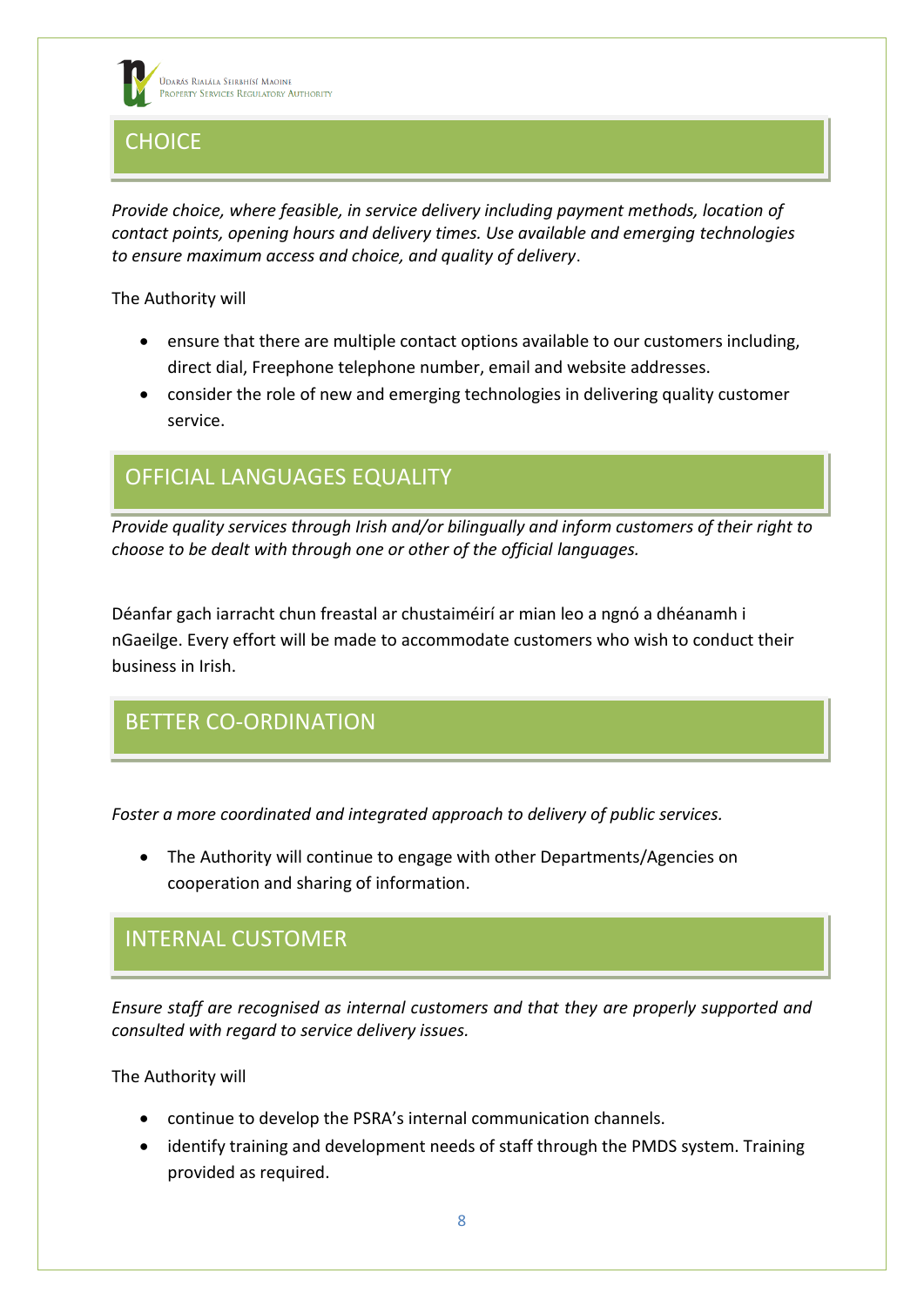

#### <span id="page-8-0"></span>**5. HOW TO CONTACT US**

<span id="page-8-1"></span>

| <b>Authority's Address</b>         | <b>Property Services</b>             |
|------------------------------------|--------------------------------------|
|                                    | <b>Regulatory Authority</b>          |
|                                    | 2 <sup>nd</sup> Floor Abbey Building |
|                                    | Abbey Road                           |
|                                    | Navan                                |
|                                    | Co. Meath                            |
|                                    | <b>C15 K7PY</b>                      |
| <b>Telephone Number</b>            | Telephone: 046-9033800               |
|                                    | Freephone: 1800 252712               |
|                                    | Lines are open Monday - Friday       |
|                                    | 10.00 a.m. - 12.30 p.m.              |
|                                    | Outside of these hours you can       |
|                                    | request a callback by<br>emailing    |
|                                    | info@psr.ie                          |
| <b>Fax Number</b>                  | Fax: 046-9033888                     |
| <b>Email address</b>               | info@psr.ie                          |
| information<br>Freedom of<br>email | foi@psr.ie                           |
| address                            |                                      |